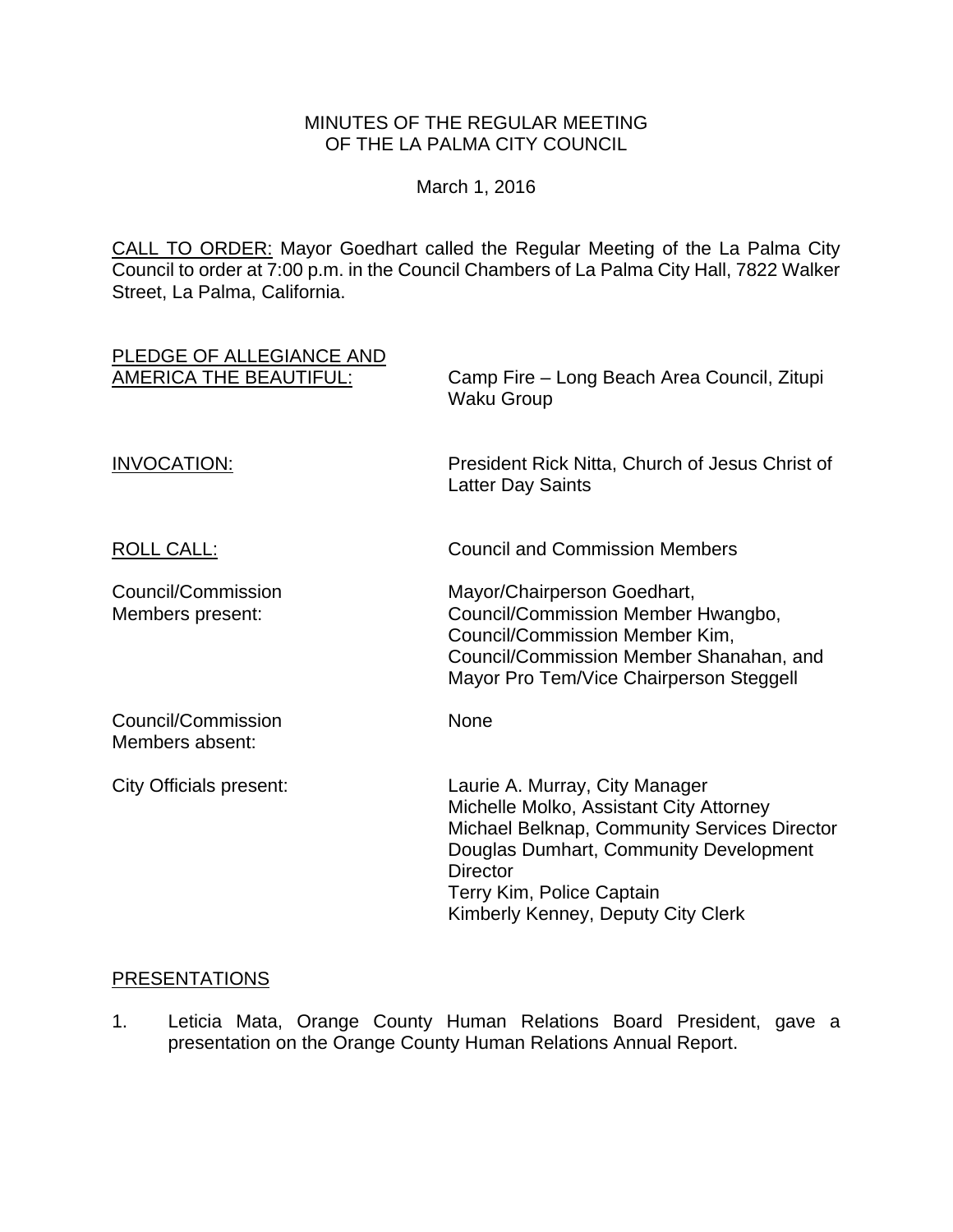City Council Meeting March 1, 2016 Page 2

#### ORAL COMMUNICATIONS

No members of the public wished to speak.

## RECESS THE CITY COUNCIL AND CONVENE AS THE CITY OF LA PALMA AS SUCCESSOR AGENCY TO THE DISSOLVED COMMUNITY DEVELOPMENT COMMISSION AT 7:09 P.M.

Deputy City Clerk Kenney stated, "The City Council will now recess and convene as the Successor Agency to the Dissolved Community Development Commission of the City La Palma, and then recess and convene as the Planning Commission. Members of the La Palma City Council receive no compensation or stipend as a result of convening or participating in either the Successor Agency or Planning Commission meetings, or otherwise as serving as members of the Successor Agency or Planning Commission."

#### CONSENT CALENDAR

A. Approval of Successor Agency Minutes

Minutes of the February 16, 2016, Regular Meeting of the Successor Agency.

Council Member Kim made a motion to approve Consent Calendar Item A.

The motion was seconded by Mayor Pro Tem Steggell and carried on the following vote:

> AYES: Mayor Goedhart, Council Member Hwangbo, Council Member Kim, Council Member Shanahan, and Mayor Pro Tem Steggell

NOES: None

#### PUBLIC HEARINGS

None Scheduled.

## REGULAR ITEMS

None Scheduled.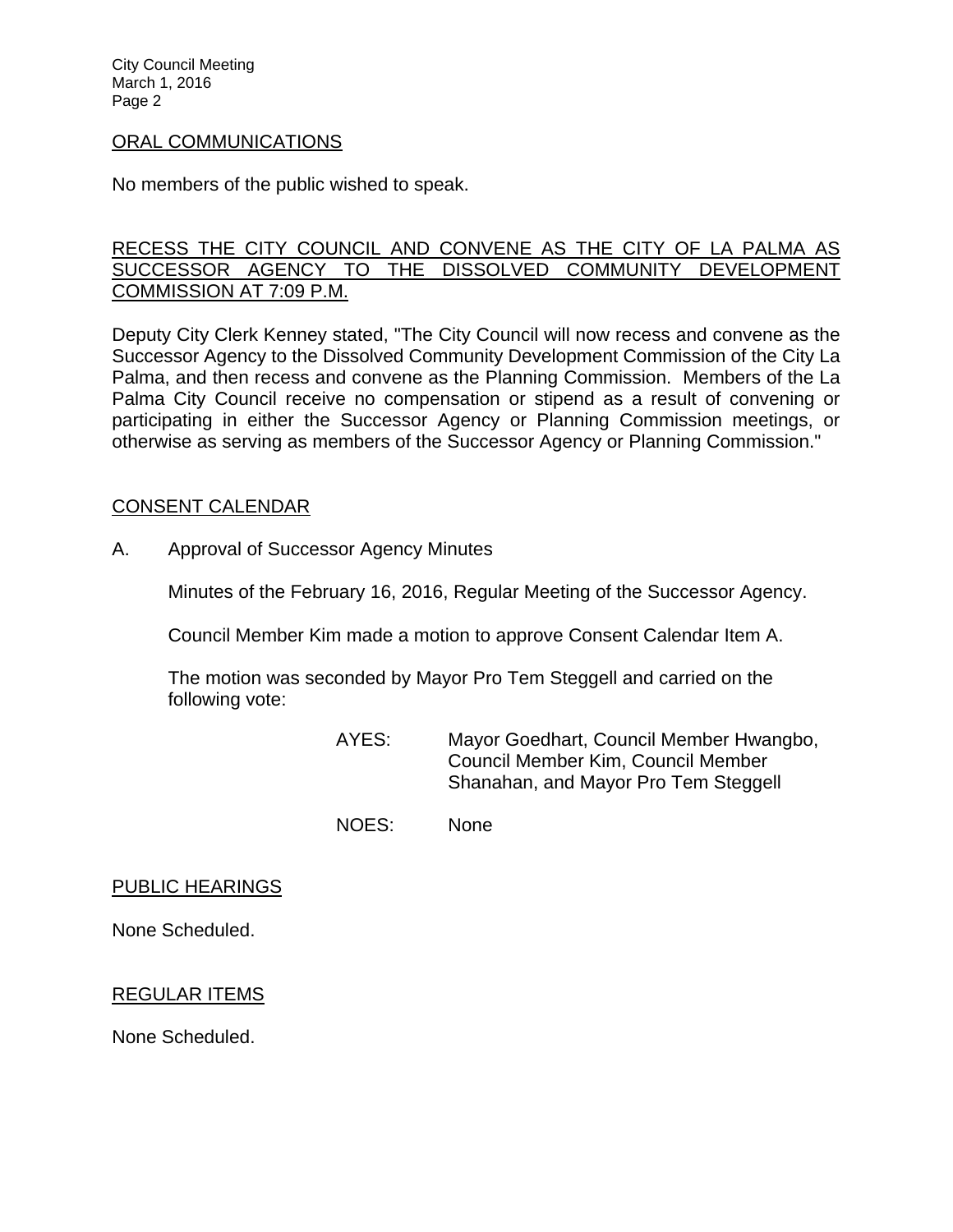## ADJOURN THE CITY OF LA PALMA AS SUCCESSOR AGENCY TO THE DISSOLVED COMMUNITY DEVELOPMENT COMMISSION, AND CONVENE AS THE PLANNING COMMISSION AT 7:10 P.M.

# CONSENT CALENDAR

PL-1. Approval of Planning Commission Minutes

Minutes of the February 16, 2016, Regular Meeting of the Planning Commission.

Commission Member Kim made a motion to approve Consent Calendar Item PL-1.

The motion was seconded by Commission Member Shanahan and carried on the following vote:

- AYES: Chairperson Goedhart, Commission Member Hwangbo, Commission Member Kim, Commission Member Shanahan, and Vice Chairperson Steggell
- NOES: None

## PUBLIC HEARINGS

None Scheduled.

## REGULAR ITEMS

None Scheduled.

# ADJOURN THE PLANNING COMMISSION AND RECONVENE AS THE CITY COUNCIL AT 7:11 P.M.

#### CONSENT CALENDAR

1. Waive the Reading of All Ordinances

Waive the reading of all Ordinances in their entirety and read by title only.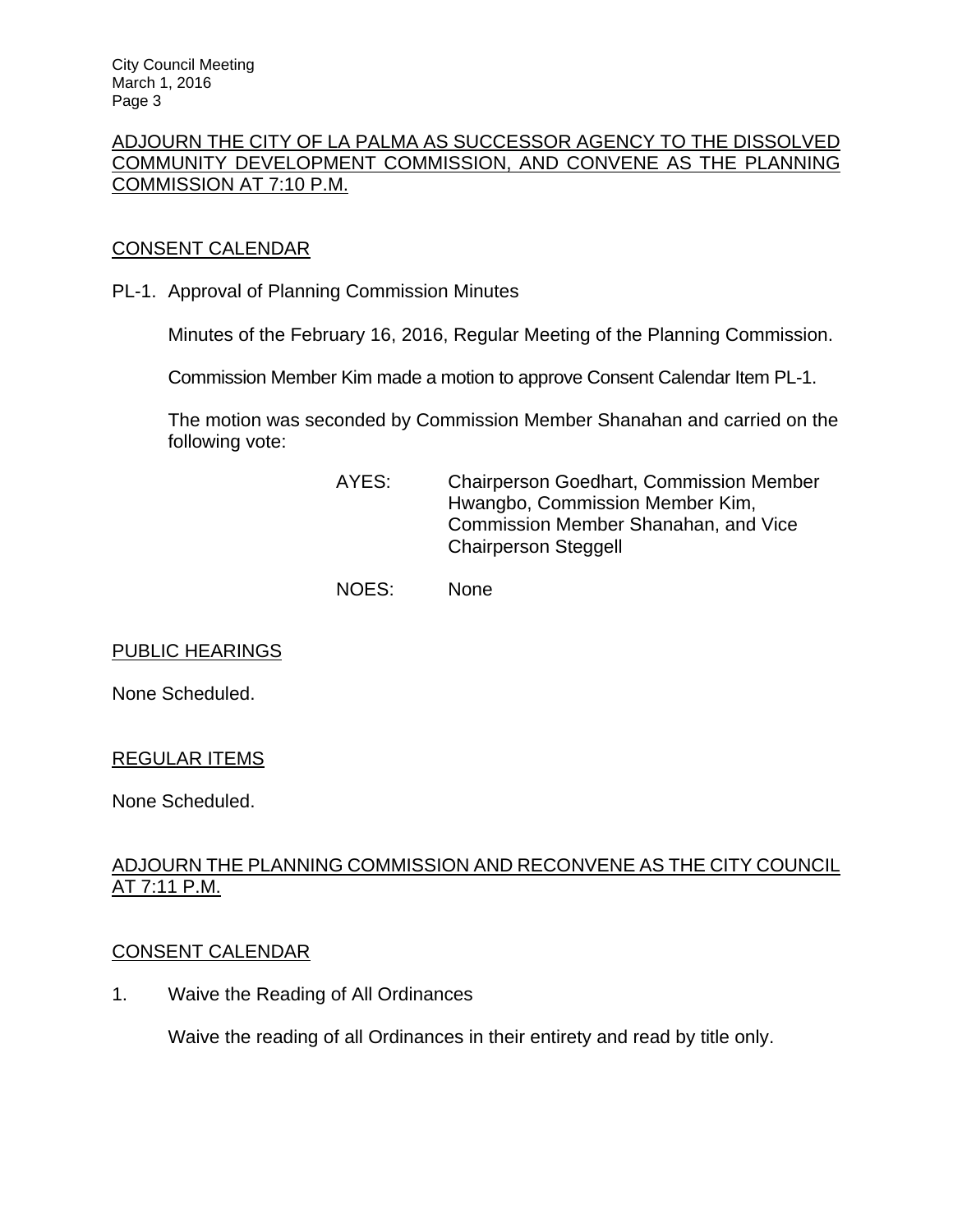2. Approval of Council Minutes

Minutes of the January 29, 2016 Special Meeting of the City Council; the February 9, 2016, joint meeting with the Citizen Committee on La Palma's Financial Sustainability and Future; and the February 16, 2016, Regular Meeting of the City Council.

3. Approval of Register of Demands

Resolution No. 2016-10 approving the Register of Demands for March 1, 2016.

4. Water Conservation Monthly Report for January 2016

Receive and file the Water Conservation Monthly Report for January 2016.

5. Destruction of Obsolete Department Records

Resolution No. 2016-11 authorizing the destruction of obsolete departmental records pursuant to the California Government Code Section 34090.

6. General Plan Annual Progress Report (APR) for the Calendar Year 2015

Resolution No. 2016-12 approving the General Plan Annual Progress Report for calendar year 2015 and authorize its submission to the Governor's Office of Planning and Research and the Housing and Community Development.

7. Resolution Accepting 2015 Emergency Management Performance Grant

Resolution No. 2016-13 approving the acceptance of a \$2,374 Emergency Management Performance Grant (EMPG) from the California Office of Emergency Services passed through to City by the County of Orange Sheriff-Coroner Department; and authorize the City Manager, or her designee, to complete and sign all necessary materials to facilitate the grant.

Council Member Kim made a motion to approve Consent Calendar Items 1 through 7.

The motion was seconded by Council Member Shanahan and carried on the following vote:

- AYES: Mayor Goedhart, Council Member Hwangbo, Council Member Kim, Council Member Shanahan, and Mayor Pro Tem Steggell
- NOES: None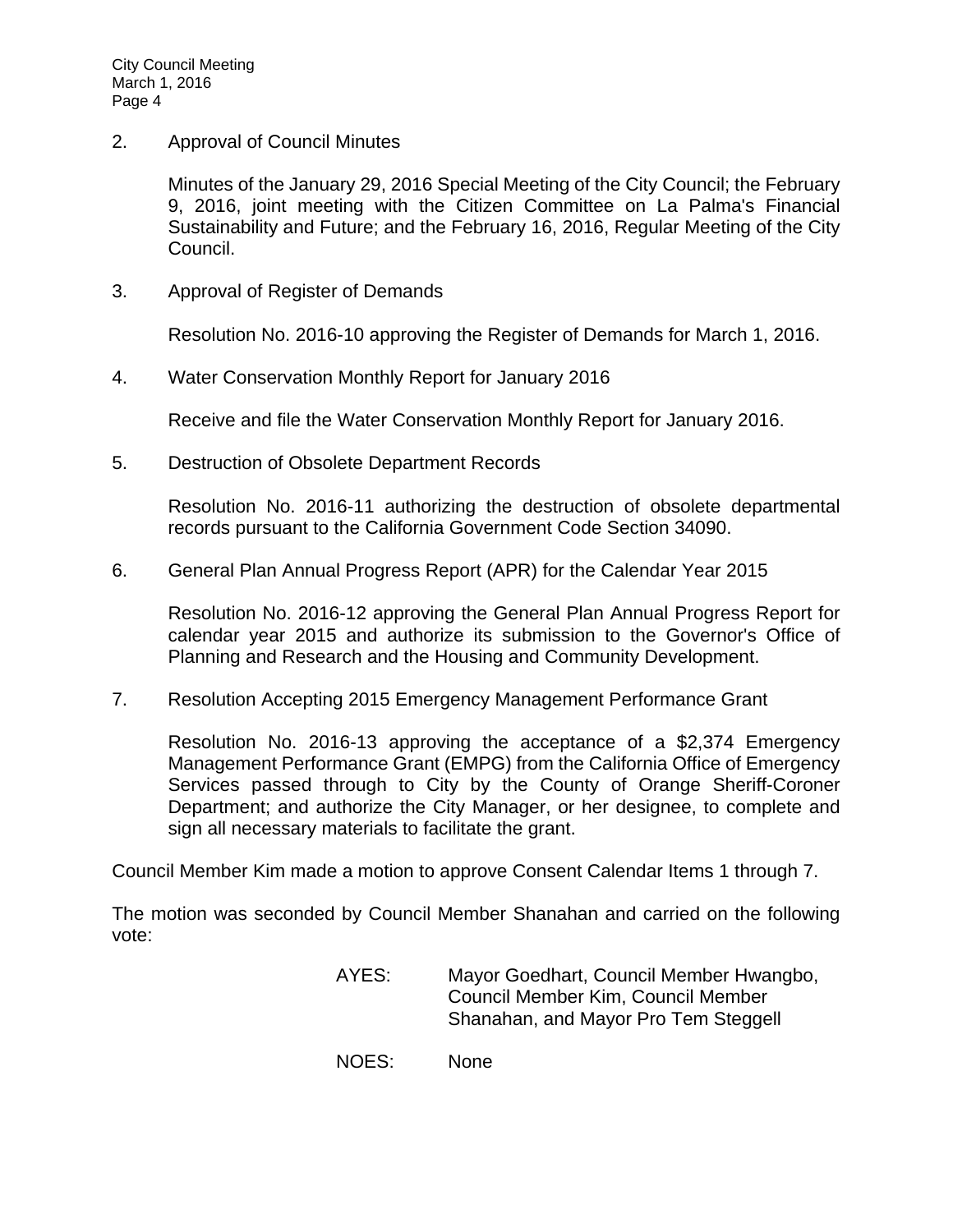City Council Meeting March 1, 2016 Page 5

#### PUBLIC HEARINGS

None Scheduled.

#### REGULAR ITEMS

8. Adoption of an Ordinance Approving a Development Agreement Between the City of La Palma and Foster Interstate Media, Inc., for a Double-sided Digital Display Billboard at 5545 Orangethorpe Avenue, La Palma, California

Community Development Director Dumhart gave the Staff Report.

Ordinance 2016-05 approving the Development Agreement between the City of La Palma and Foster Interstate Media, Inc., for the construction, operation and maintenance of a double-sided digital display billboard at 5545 Orangethorpe Avenue.

Council Member Hwangbo made a motion to adopt Ordinance No. 2016- 05 approving a Development Agreement between the City of La Palma and Foster Interstate Media, Inc., for a Double-sided Digital Display Billboard at 5545 Orangethorpe Avenue, La Palma, California

The motion was seconded by Council Member Kim and carried on the following vote:

> AYES: Mayor Goedhart, Council Member Hwangbo, Council Member Kim, Council Member Shanahan, and Mayor Pro Tem Steggell

- NOES: None
- 9. Executive Management Employees Salary and Benefits Resolution

City Manager Murray gave the Staff Report.

Council Comments and Questions:

Discussion ensued regarding reducing the Police Chief's salary; that the Chief's salary change does not affect the interim Chief; and that the interim Police Chief's compensation was in place by contract prior to this amendment.

A Resolution adopting a salary schedule and comprehensive listing of personnel practices and benefits for Executive Management employees and rescinding Resolution 2012-30.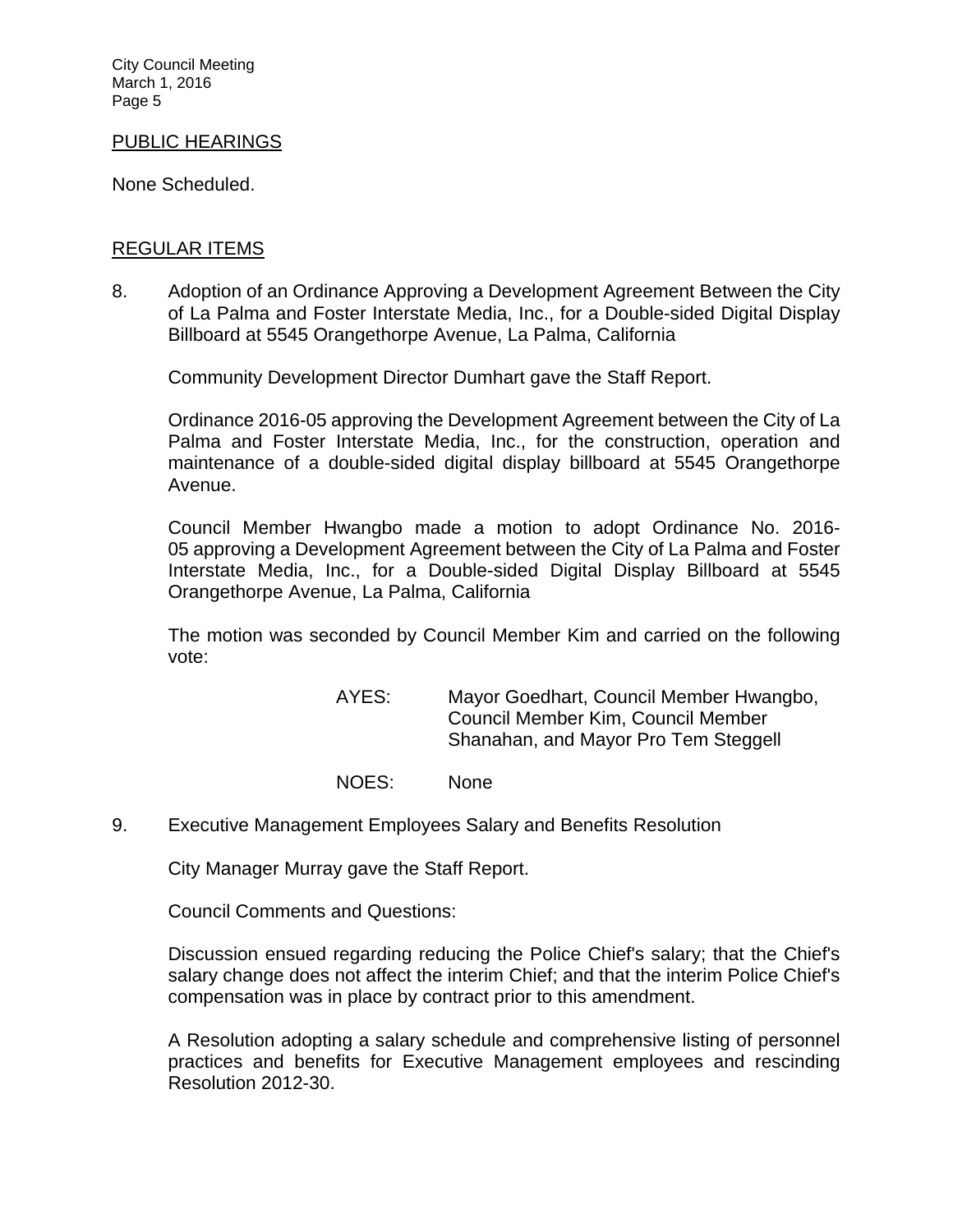Council Member Kim made a motion to adopt Resolution No. 2016- adopting a salary schedule and comprehensive listing of personnel practices and benefits for Executive Management employees and rescinding Resolution 2012-30.

The motion was seconded by Council Member Shanahan and carried on the following vote:

> AYES: Mayor Goedhart, Council Member Hwangbo, Council Member Kim, Council Member Shanahan, and Mayor Pro Tem Steggell

- NOES: None
- 10. Amended Memorandum of Understanding for the La Palma Professional Employees Association

City Manager Murray gave the Staff Report.

Adopt a Resolution approving the amended Memorandum of Understanding between the City of La Palma and the La Palma Professional Employees Association.

Council Member Hwangbo made a motion to adopt Resolution No. 2016-15 approving the Amended Memorandum of Understanding between the City of La Palma and the La Palma Professional Employees Association.

The motion was seconded by Mayor Pro Tem Steggell and carried on the following vote:

> AYES: Mayor Goedhart, Council Member Hwangbo, Council Member Kim, Council Member Shanahan, and Mayor Pro Tem Steggell

NOES: None

## COUNCILMEMBER AB1234 REPORTS, REPORTS FROM CITY-AFFILIATED COMMITTEES, AND COUNCIL REMARKS

**Council Member Shanahan** attended the Cypress College Foundation Americana Awards recognizing Christine Barnes as Citizen of the Year.

**Mayor Pro Tem Steggell** attended the Orange County Government Leaders Prayer Breakfast; the Stanton Mayor's Prayer breakfast; attended the Cub Scout Pack 637 Arrow of Light Ceremony; and the Orange County Fire Authority (OCFA) Board meeting.